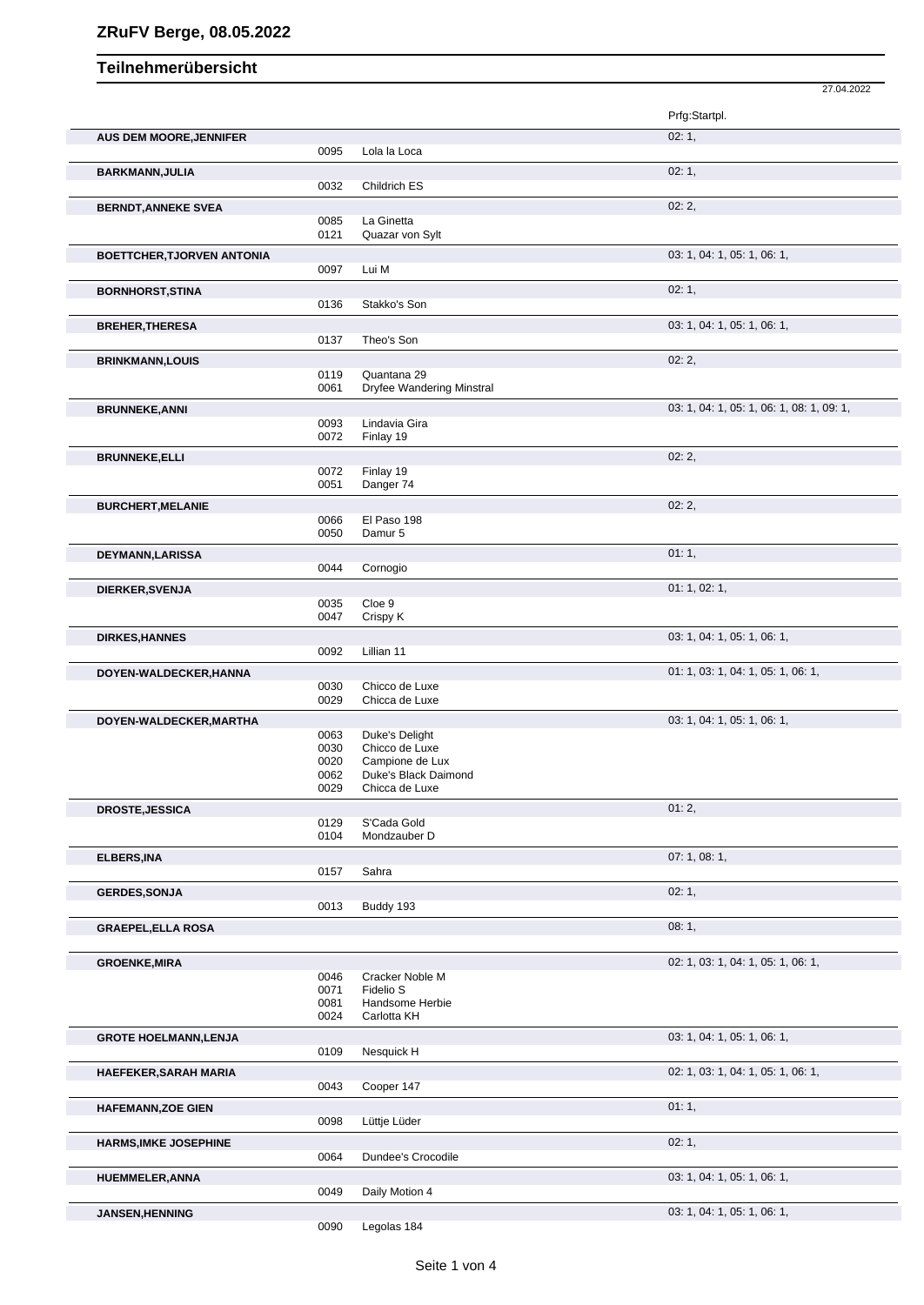## **Teilnehmerübersicht**

|                            |              |                            | Prfg:Startpl.               |
|----------------------------|--------------|----------------------------|-----------------------------|
| JANZEN, PIA                |              |                            | 02:1,                       |
|                            | 0008         | Barkley 15                 |                             |
| JOHANNEMANN, PHIL          |              |                            | 05: 1, 08: 1,               |
|                            | 0156         | Bajka                      |                             |
| <b>KAISER, PATRICK</b>     |              |                            | 02:1,                       |
|                            | 0127         | Roccanivo                  |                             |
|                            |              |                            | 02:1,                       |
| <b>KEIMER, BIRGIT</b>      | 0130         | Safari K                   |                             |
|                            |              |                            | 02:2,                       |
| <b>KEMPE, MELISSA</b>      | 0002         | Ach Was 2                  |                             |
|                            | 0003         | Alaska 291                 |                             |
| KIESNER, EMILY             |              |                            | 04: 1, 07: 1,               |
|                            | 0145         | Vishnu 2                   |                             |
|                            |              |                            | 02:1,                       |
| KLEINE-HEITMEYER, MERLE    | 0111         | <b>Nick 196</b>            |                             |
|                            |              |                            |                             |
| <b>KLEVE, MAYA</b>         | 0158         | Baily                      | 08: 1, 09: 1,               |
|                            |              |                            |                             |
| KOEHLE, IDA                |              |                            | 03: 1, 04: 1, 05: 1, 06: 1, |
|                            | 0106         | Nasdaq's Stern             |                             |
| KOLTHOFF, AMELIE           |              |                            | 02:1,                       |
|                            | 0067         | Elyse H                    |                             |
| <b>KRIETSCH, JANET</b>     |              |                            | 01:1,                       |
|                            | 0005         | Amy M                      |                             |
| <b>KRUSE, ALINA</b>        |              |                            | 03: 1, 04: 1, 05: 1, 06: 1, |
|                            | 0133         | Seven up T                 |                             |
| LOGEMANN, JULIA            |              |                            | 01: 1, 02: 1,               |
|                            | 0147         | Who's Perfekt S            |                             |
|                            | 0011         | Blumberg's Honigbiene ox   |                             |
| LORENZ, ANNA-MILENA        |              |                            | 07:1,                       |
|                            | 0112         | Nutella be ready           |                             |
|                            | 0113         | One in a milion            |                             |
| <b>LORENZ, STEFANIE</b>    |              |                            | 03: 1, 04: 1, 05: 1, 06: 1, |
|                            | 0112         | Nutella be ready           |                             |
|                            | 0113         | One in a milion            |                             |
| LUEBBEN, KATJA             |              |                            | 03: 1, 04: 1, 05: 1, 06: 1, |
|                            | 0128         | Ross's Princess            |                             |
| <b>MAMMONE, GIANNINA</b>   |              |                            | 02:1,                       |
|                            | 0014         | Cafe Noir 3                |                             |
| <b>MEYER, KIRA</b>         |              |                            | 01:1,                       |
|                            | 0087         | Lärchennacht               |                             |
| <b>NORDING, LINUS</b>      |              |                            | 01:1,                       |
|                            | 0023         | <b>Carl 120</b>            |                             |
| PARKMANN, CHRISTINA        |              |                            | 02:1,                       |
|                            | 0088         | Larentino 2                |                             |
|                            |              |                            | 03: 1, 04: 1, 05: 1, 06: 1, |
| PETERS, ZOE-CLAIRE         | 0031         | Chico's Amor Lin           |                             |
|                            |              |                            |                             |
| POELMAN,ESKE               | 0143         | Velten 7                   | 02:1,                       |
|                            |              |                            |                             |
| <b>PUDENZ, AMELIE EMMA</b> |              |                            | 02:1,                       |
|                            | 0012         | Bordeaux 30                |                             |
| <b>RIXEN, MICHELLE</b>     |              |                            | 02:1,                       |
|                            | 0004         | Amaro 64                   |                             |
| <b>SCHMEDT,COSIMA NIKE</b> |              |                            | 03: 1, 04: 1, 05: 1, 06: 1, |
|                            | 0100         | Ma Lien S                  |                             |
|                            | 0060<br>0068 | Double Blue<br>Estella 101 |                             |
|                            | 0075         | Frieda Gold 31             |                             |
|                            | 0074         | Fräulein Hedwig            |                             |
|                            | 0155         | Zaire 12                   |                             |
| <b>SCHOMBORG, INA</b>      |              |                            | 03: 1, 04: 1, 05: 1, 06: 1, |
|                            | 0131         | Scania 12                  |                             |
|                            |              |                            |                             |
|                            |              |                            |                             |
| <b>SCHOON, JULIA</b>       | 0034         |                            | 02:1,                       |
|                            |              | Christos 4                 |                             |
| <b>SCHRAEDER, JULE</b>     | 0127         | Roccanivo                  | 02:2,                       |

27.04.2022

0132 Scarlett 716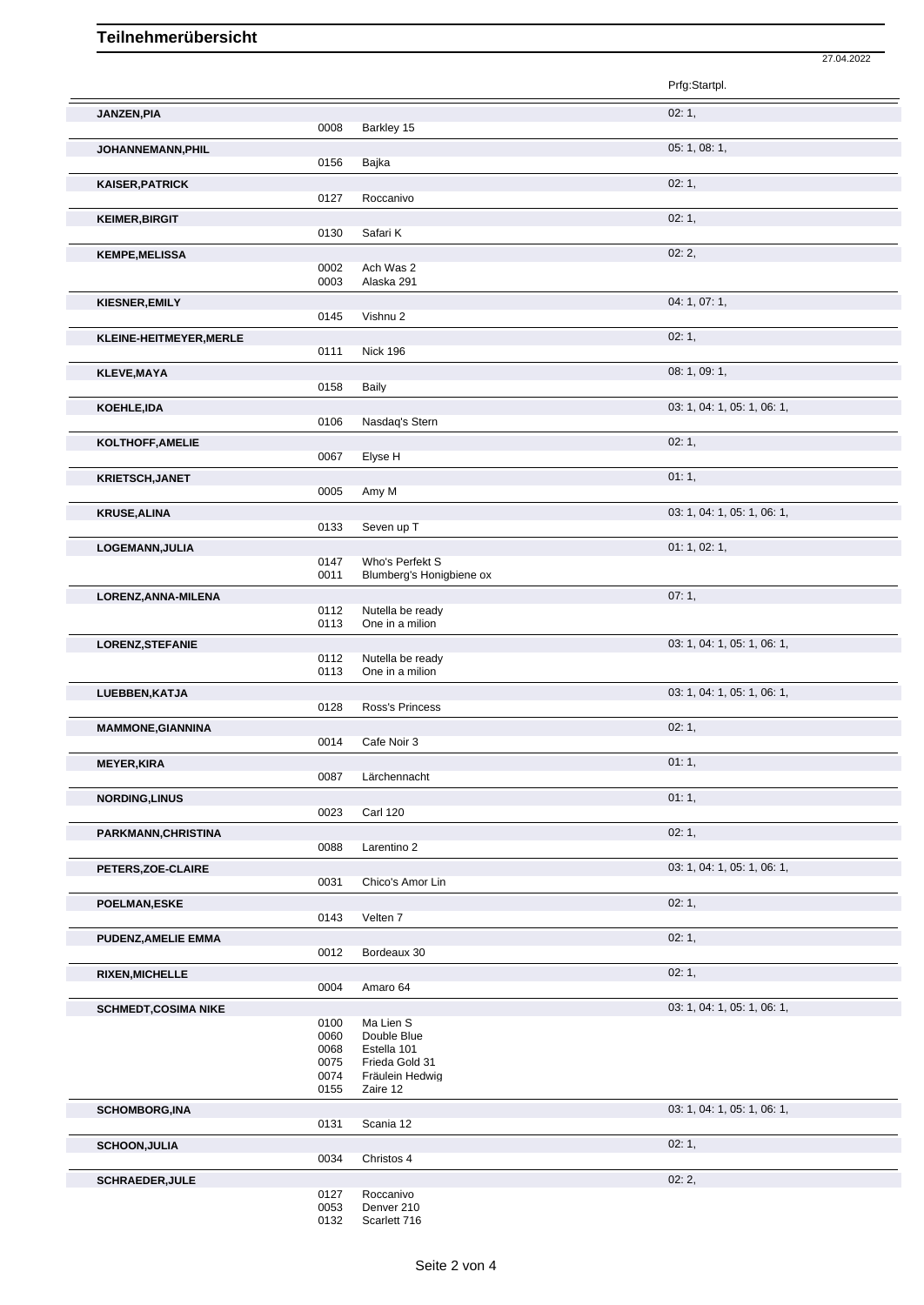27.04.2022

|                              |              |                                      | Prfg:Startpl.                             |
|------------------------------|--------------|--------------------------------------|-------------------------------------------|
|                              | 0033<br>0096 | <b>Christal Heart</b><br>Lorenzo 381 |                                           |
|                              | 0134         | Sir Lancelot 59                      |                                           |
| <b>SCHRAEDER,LENI</b>        |              |                                      | 03: 1, 04: 1, 05: 1, 06: 1,               |
|                              | 0053         | Denver 210                           |                                           |
|                              | 0041         | Cool Giant VA                        |                                           |
| <b>SCHROEDER,LISA</b>        | 0079         | Gralia Queen                         | 02:1,                                     |
|                              |              |                                      |                                           |
| <b>SCHRUTTKE,FINNJA</b>      | 0078         | Gladys 78                            | 03: 2, 04: 2, 05: 2, 06: 2,               |
|                              | 0059         | Don Vito 24                          |                                           |
| <b>SCHUERITZ,LISA-SOPHIE</b> |              |                                      | 01:1,                                     |
|                              | 0091         | Light my Life LS                     |                                           |
| <b>SCHUMACHER, JOHANNA</b>   |              |                                      | 01: 1, 02: 1,                             |
|                              | 0039<br>0107 | Coniro K<br>Nashville Nugget HW      |                                           |
|                              | 0052         | Deep Connection K                    |                                           |
|                              | 0073<br>0140 | Frances Hope<br>Urmel 75             |                                           |
|                              |              |                                      |                                           |
| <b>SCHWERTMANN, HENRIKE</b>  | 0102         | Mochito 3                            | 08:1,                                     |
| SNIEDERS, STINE              |              |                                      | 03:1,                                     |
|                              | 0159         | Jeronimo W                           |                                           |
| <b>STIENKE, DANIELA</b>      |              |                                      | 02:1,                                     |
|                              | 0040         | Cool Casio Blue                      |                                           |
| <b>STOECKER, CHARLINE</b>    |              |                                      | 02:1,                                     |
|                              | 0058         | Don 614                              |                                           |
| TATCHEN, LARAH ALEXANDRA     |              |                                      | 03: 1, 04: 1, 05: 1, 06: 1,               |
|                              | 0001         | A-Migo Filou-Cadu M                  |                                           |
| <b>TENBERG, KIM</b>          | 0116         | Paula Pinocchia                      | 01:1,                                     |
|                              | 0115         | Paul Friedrich von der Woort         |                                           |
| <b>TENBERG, MEIKE</b>        |              |                                      | 01:1,                                     |
|                              | 0116         | Paula Pinocchia                      |                                           |
|                              | 0115         | Paul Friedrich von der Woort         |                                           |
| THOMASMEYER, ANNA KATHARINA  |              | Giselle 87                           | 01: 1, 02: 1, 03: 2, 04: 2, 05: 2, 06: 2, |
|                              | 0077<br>0126 | Relais 2                             |                                           |
|                              | 0120         | Quatman's Boy B                      |                                           |
| TOFALL, ANNA-ELISA           |              |                                      | 01:1,                                     |
|                              | 0022<br>0036 | Caramella 12<br>Cloud Atlas 3        |                                           |
|                              |              |                                      | 02:1,                                     |
| TRENTMANN, EVA               | 0019         | Campari Red 3                        |                                           |
| TRIMPE, LARA                 |              |                                      | 02: 1, 04: 1,                             |
|                              | 0042         | Coolio 50                            |                                           |
| TRIPHAUS, HANNAH             |              |                                      | 02:2,                                     |
|                              | 0105         | Nadeshda MH                          |                                           |
|                              | 0099         | Lyjanera                             |                                           |
| TRISKATIS DR., ANNA-MARIA    | 0122         | Quedence B                           | 01: 1, 03: 2, 04: 2, 05: 2, 06: 2,        |
|                              | 0083         | It's Ida 3                           |                                           |
|                              | 0101         | Miss Windsor                         |                                           |
|                              | 0142         | Vaya con dios 10                     |                                           |
| <b>TRISKATIS, FELIX</b>      | 0122         | Quedence B                           | 03: 1, 04: 1, 05: 1, 06: 1,               |
|                              |              |                                      |                                           |
| <b>TSCHAPKE, AMELIE</b>      | 0054         | Diarado's Hit W                      | 01:1,                                     |
| <b>VERSTRAETEN, JESSICA</b>  |              |                                      | 03: 1, 04: 1, 05: 1, 06: 1,               |
|                              | 0048         | D'Amor Allinearo                     |                                           |
| <b>WALL, LENA DE</b>         |              |                                      | 03: 1, 04: 1, 05: 1, 06: 1,               |
|                              | 0070         | Evita                                |                                           |
| <b>WICHMANN, JONA</b>        |              |                                      | 03: 1, 04: 1, 05: 1, 06: 1,               |
|                              | 0103         | Mona-Lisa 87                         |                                           |
|                              | 0069         | Evelyn 27                            |                                           |
| <b>WIENKEN, SUSANNA</b>      | 0028         | Cherry On Top 4                      | 01:1,                                     |
|                              |              |                                      |                                           |
| <b>WILLEN, GRETA</b>         | 0135         | Spitfire La Garette                  | 03: 1, 04: 1, 05: 1, 06: 1,               |
|                              |              |                                      |                                           |